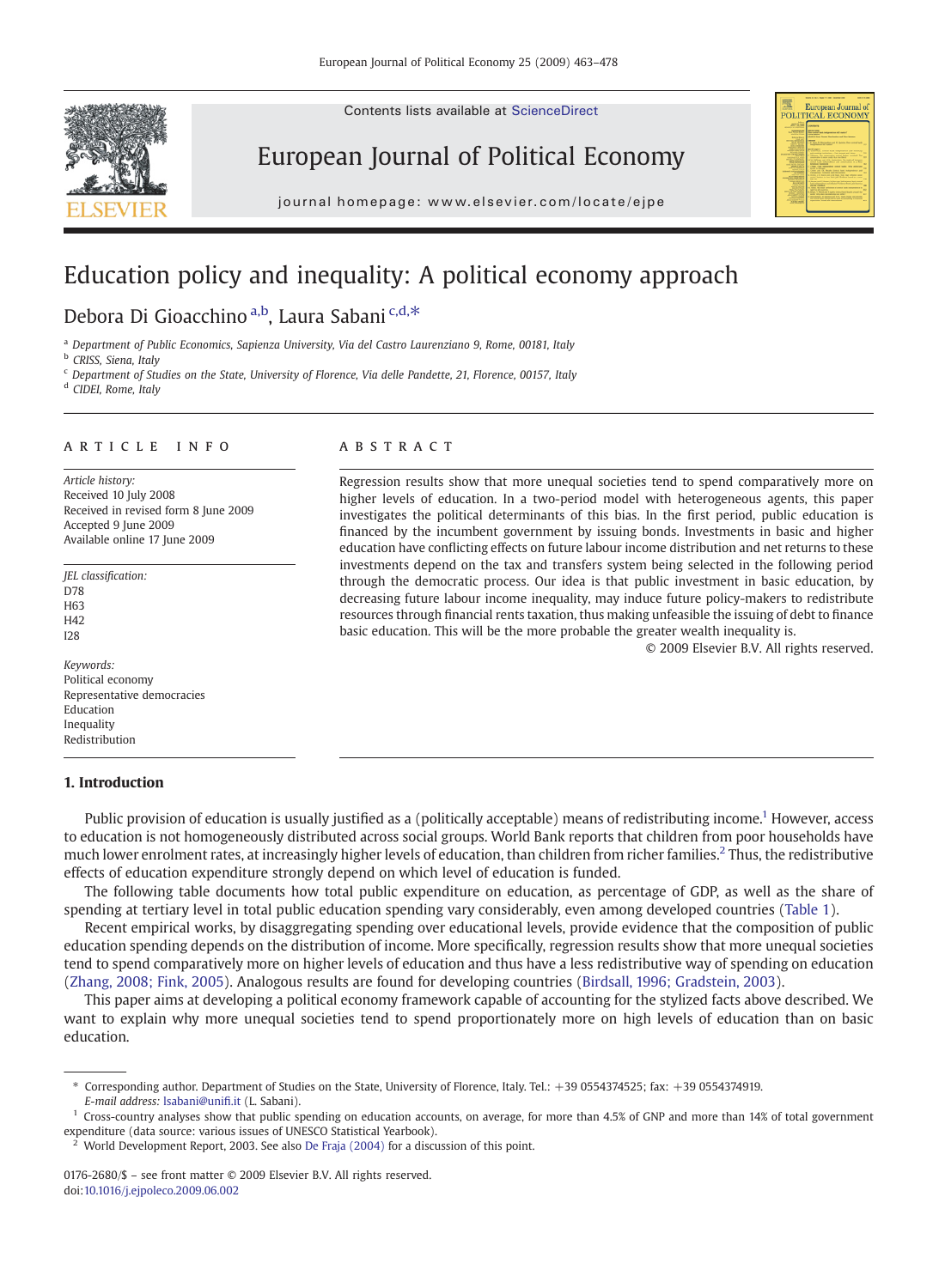#### <span id="page-1-0"></span>Table 1

Total public expenditure on education as % of GDP and share of tertiary education expenditure (year 2000).

| Country               | Total public expenditure on education as % of GDP | Tertiary education expenditure as a share of total expenditure on education |
|-----------------------|---------------------------------------------------|-----------------------------------------------------------------------------|
| Australia             | 4.7                                               | 0.229                                                                       |
| Austria               | 5.5                                               | 0.249                                                                       |
| Belgium               | 6.1                                               | 0.246                                                                       |
| Denmark               | 8.5                                               | 0.300                                                                       |
| Finland               | 6.5                                               | 0.340                                                                       |
| France                | 5.9                                               | 0.176                                                                       |
| Germany               | 4.6                                               | 0.242                                                                       |
| Greece                | 4.3                                               | 0.240                                                                       |
| Ireland               | 4.8                                               | 0.303                                                                       |
| Italy                 | 4.7                                               | 0.178                                                                       |
| Japan                 | 3.6                                               | 0.152                                                                       |
| Korea, South          | 4.6                                               | 0.154                                                                       |
| Netherlands           | 5.4                                               | 0.270                                                                       |
| New Zealand           | 6.5                                               | 0.247                                                                       |
| Norway                | 7.7                                               | 0.254                                                                       |
| Portugal              | 5.7                                               | 0.181                                                                       |
| Spain                 | 4.3                                               | 0.218                                                                       |
| Sweden                | 7.4                                               | 0.272                                                                       |
| Switzerland           | 6                                                 | 0.223                                                                       |
| <b>United Kingdom</b> | 5.4                                               | 0.175                                                                       |
| <b>USA</b>            | 5.6                                               | 0.225                                                                       |
| Czech Republic        | 4.4                                               | 0.190                                                                       |
| Hungary               | 5.5                                               | 0.210                                                                       |
| Mexico                | 5.4                                               | 0.180                                                                       |
| Poland                | 5.4                                               | 0.146                                                                       |
| Slovakia              | 4.3                                               | 0.184                                                                       |
| Turkey                | 3.7                                               | 0.309                                                                       |

Data source: OECD, Education and Training Database.

The topic is relevant since the allocation of public education spending might be responsible for persistent inequality. With regard to this point [Bowels \(1978\)](#page--1-0), for example, argues that public education might contribute to economic inequality if resources are allocated disproportionately to the rich. Along the same lines, [Walde \(2000\)](#page--1-0) shows that the degree of elitism (measured by public spending per student in tertiary education compared to primary and secondary ones) provides an incentive to develop technologies that allow skilled labour to replace unskilled labour and, hence, generate higher income inequality. More recently, without appealing to elitism, [Glomm and Ravikumar \(2003\)](#page--1-0) illustrate the possibility of adverse distributional consequences of public education due to a sufficiently high elasticity of parental human capital in the learning technology. On the empirical side, cross-country evidence, collected by [Zhang \(2008\)](#page--1-0), reveals that countries spending more on higher education today tend to experience more unequal income distribution in the future. Thus, the allocation of public spending on education might be responsible for persistent inequality.

The main idea of this paper is to regard public spending on different levels of education as alternative public investments, which have conflicting effects on future labour income distribution. Net returns to these investments depend on the tax and transfers system being selected in the following period through the democratic process. In our framework, education policy, by changing future income distribution, might trigger a political equilibrium in which compensation for past public investments cannot be paid. This will deter first period incumbent governments from undertaking such investments. Specifically, our idea is that an investment in basic education might not be politically viable since a more egalitarian future income distribution would trigger a political equilibrium in which compensation wouldn't be paid.

To formalise these ideas we develop a model with two time periods, with an election occurring between the two. In the first period, agents differ in their initial wealth and abilities; in the second period, differences in wealth are combined with differences in labour income determined by abilities.

In the first period, the incumbent government decides on education policy. Namely, it has to decide to what level of education a fixed amount of financial resources should be allocated. Such resources are collected through the issue of government bonds.<sup>3</sup>

First period education policy affects second period labour income distribution: agents with higher ability derive greater benefit from higher education, whereas individuals with lower ability benefit more from investment in basic education. Therefore, if education policy is biased in favour of higher (basic) education, future labour income distribution will be more (less) unequal.

At the beginning of the second period, a two-party electoral competition is held and probabilistic voting decides the winner. The elected policymaker sets taxes on labour and capital income to finance a lump-sum transfer and repay public debt. Labour income taxation redistributes resources between the low and high-income individuals; capital income taxation redistributes resources from wealthier bond-holders to the remaining part of the population.

 $3$  Note that qualitative results would not change by adopting a different and more complex structure where public expenditure in education is financed by taxes in the first period, and the second period labour productivities are determined not only by public investment in education, but also by private investment in physical capital (see Section 6 below).